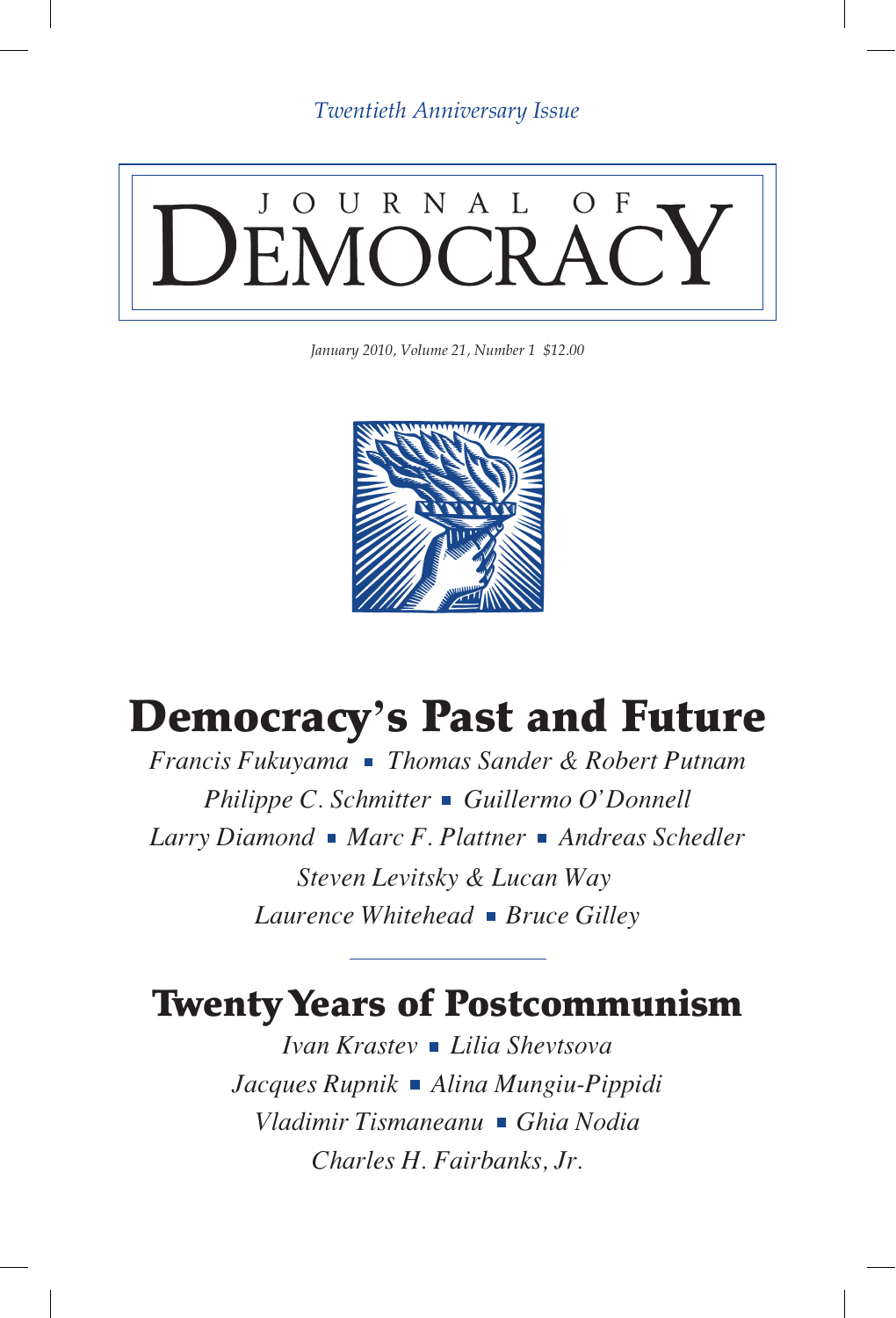### why are there no arab democracies?

#### *Larry Diamond*

*Larry Diamond is senior fellow at the Hoover Institution and the Freeman Spogli Institute at Stanford University and director of Stanford's Center on Democracy, Development, and the Rule of Law. His books include* The Spirit of Democracy: The Struggle to Build Free Societies Throughout the World *(2008). He is founding coeditor of the* Journal of Democracy.

During democratization's "third wave," democracy ceased being a mostly Western phenomenon and "went global." When the third wave began in 1974, the world had only about 40 democracies, and only a few of them lay outside the West. By the time the *Journal of Democracy* began publishing in 1990, there were 76 electoral democracies (accounting for slightly less than half the world's independent states). By 1995, that number had shot up to 117—three in every five states. By then, a critical mass of democracies existed in every major world region save one—the Middle East.<sup>1</sup> Moreover, every one of the world's major cultural realms had become host to a significant democratic presence, albeit again with a single exception—the Arab world.2 Fifteen years later, this exception still stands.

The continuing absence of even a single democratic regime in the Arab world is a striking anomaly—the principal exception to the globalization of democracy. Why is there no Arab democracy? Indeed, why is it the case that among the sixteen independent Arab states of the Middle East and coastal North Africa, Lebanon is the only one to have *ever* been a democracy?

The most common assumption about the Arab democracy deficit is that it must have something to do with religion or culture. After all, the one thing that all Arab countries share is that they are Arab. They speak the same language (at least to the extent that they share the *lingua franca* of classical Arabic), and it is often suggested that there are cultural beliefs, structures, and practices more or less common to all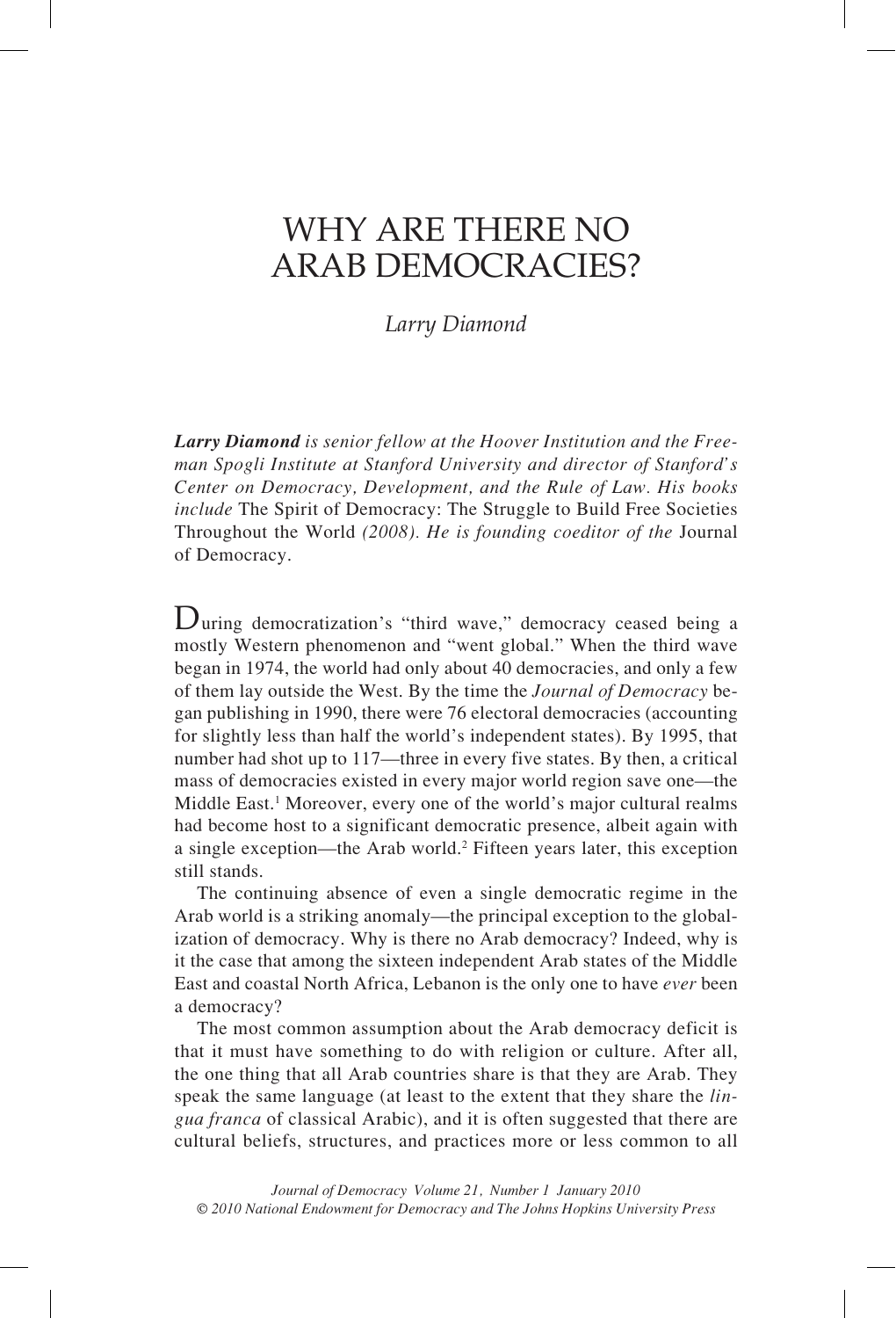countries of the region. Moreover, they share the same predominant religion, namely Islam—though Lebanon has historically been about half (though it is now less than half) Christian, and other countries, such as Egypt, also have significant Christian minorities. But as I will show, neither culture nor religion offers a convincing explanation for the Arab democracy deficit. Maybe countries such as Egypt, Jordan, Morocco, and Yemen are not democracies because they are not yet economically developed. Yet this argument fails once one compares the development levels of Arab and non-Arab states, as I will shortly do. Perhaps the perverse sociopolitical effects of being so awash in petrochemical deposits (the so-called oil curse) is the reason—but how does that explain the lack of democracy in non-oil-rich Egypt, Jordan, Morocco, and Tunisia?

As I will explain, answering the riddle of the Arab democracy deficit does involve political economy—as well as geopolitics. And it demands analysis of the internal political structures of Arab states. But first it requires dispensing with assumptions that cannot stand the test of evidence.

#### **Religion and Culture**

As Alfred Stepan and Graeme Robertson have shown in these pages, there is a big "democracy gap" among states in the world, but it is an Arab much more than a "Muslim" gap. Comparing the 16 Muslim-majority countries that are predominantly Arab with 29 other Muslim-majority countries, Stepan and Robertson find among the latter a number (including Albania, Bangladesh, Malaysia, Senegal, and Turkey) with significant records of extending reasonably democratic political rights to their citizens. Among the Arab countries, the only one that meets this description is Lebanon before the civil war that began in 1975. Moreover, taking account of the level of political rights that one might predict from the level of per capita income, they find numerous "electoral overachievers" among the Muslim-majority states that are not predominantly Arab, and none among the Arab states.3

My own further and more recent analysis uncovers the following additional points. First, if we ask whether regimes meet the minimum test of electoral democracy (free and fair elections to determine who rules), then there are eight non-Arab Muslim-majority states rated by Freedom House as democracies today, and zero Arab ones.<sup>4</sup> Second, there is a big "freedom gap" between the Arab and non-Arab Muslim-majority states. At the end of 2008, the sixteen Arab states of the Middle East had an average score across the two Freedom House scales of 5.53 (the worst-possible score is a 7, signaling "least free"). The other thirty Muslim-majority states had an average freedom score of 4.7.<sup>5</sup> A difference between two such groups of nearly a full point on a seven-point scale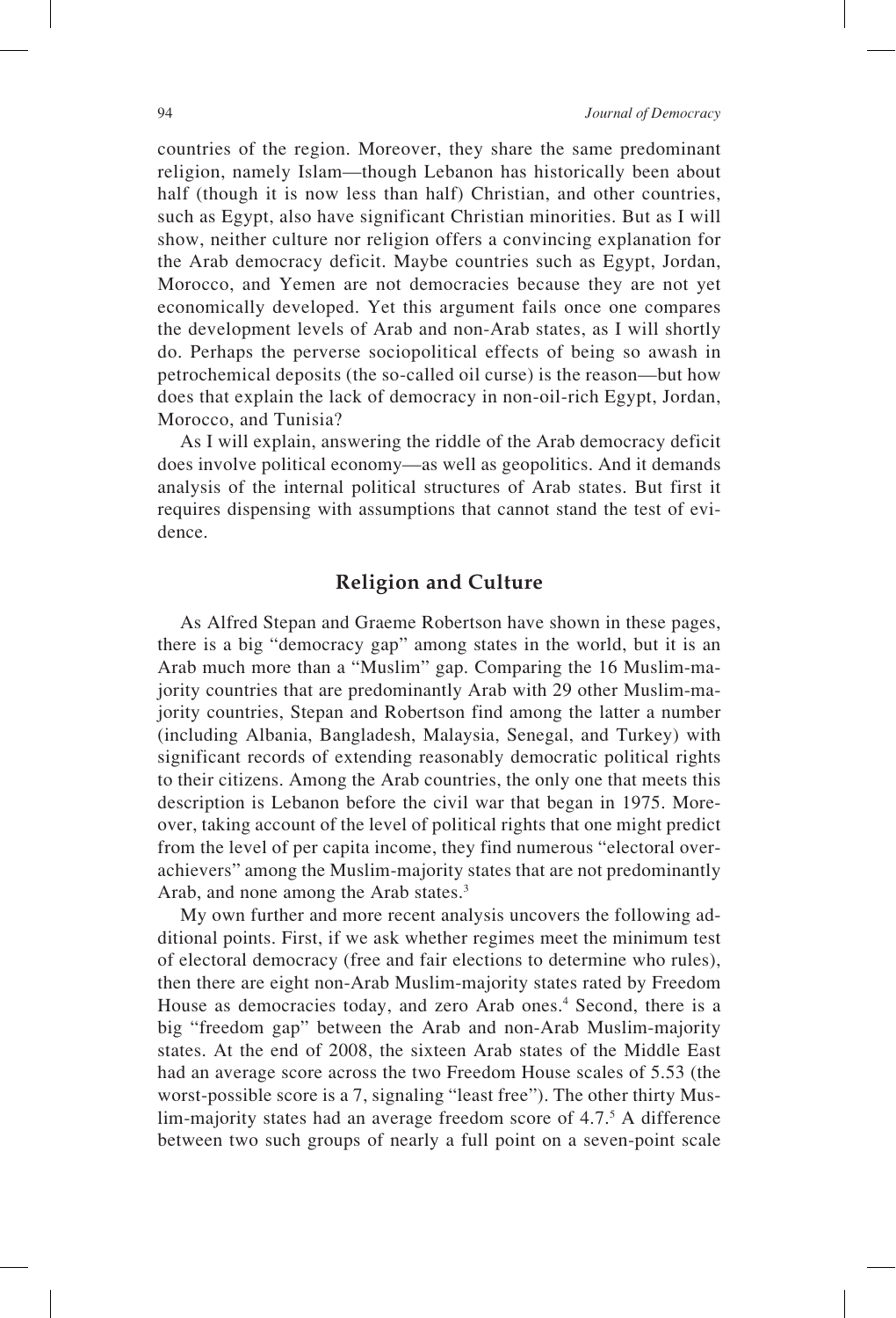is substantial. Moreover, while eleven of the non-Arab countries (about a third) are at the midpoint (4) or better on the average freedom scale, among the Arab states only Kuwait rates that well.

So much for religion, what about culture? One could argue, as the late British historian Elie Kedourie did in 1992, that there is "nothing in the political traditions of the Arab world—which are the political traditions of Islam—which might make familiar, or indeed intelligible, the organizing ideas of constitutional and representative government."6 But outside the Arab world a number of countries with Muslim political traditions have had some significant experiences with democracy. And even if one were to omit Kedourie's equation of Arab and Islamic political traditions, one would still need to explain why the alien "organizing ideas" of modern democracy have taken hold in a number of countries in Africa and Asia for which there really were no precedents, but not in the Arab world. If the problem, as Kedourie went on, is that Arab countries "had been accustomed to . . . autocracy and passive obedience," why has this remained an insurmountable obstacle in the Arab world while it has not prevented democratization in large swaths of the rest of the world that had once also known only authoritarian domination?

It could also be argued—and has been regarding both Iraq and Lebanon—that sectarian and ethnic divisions run too deep to permit democracy in these countries. Yet Iraq and Lebanon—for all their fractious, polarized divisions—are the two Arab countries closest to full electoral democracy today, while two of the most homogeneous countries, Egypt and Tunisia, are also two of the most authoritarian. In fact, ethnic or religious differences hardly pose a more severe obstacle to democracy in the Arab world than they do in countries such as Ghana, India, Indonesia, and South Africa. Again, something else must be going on.

Maybe it is that Arab populations simply do not want or value electoral democracy the way mass publics have come to desire and value this form of self-government in other regions of the world.<sup>7</sup> But then how do we account for the overwhelming shares of Arab publics—well over 80 percent in Algeria, Jordan, Kuwait, Morocco, the Palestinian Authority, and even Iraq—who agree that "despite drawbacks, democracy is the best system of government," and that "having a democratic system would be good for our country"?8 Not only is support for democracy very broad in the Arab world, but it does not vary by degree of religiosity. "In fact, more religious Muslims are as likely as less religious Muslims to believe that democracy, despite is drawbacks, is the best political system."9 Look at the way Iraqis turned out to vote *three* times in 2005, amid widespread and dire risks to their physical safety, and it is hard to conclude that Arabs do not care about democracy. By contrast, when elections (as in Egypt) offer little meaningful choice, or where (as in Morocco) they are of little consequence in determining who will really rule, it is not surprising that most people become disillusioned and opt not to vote.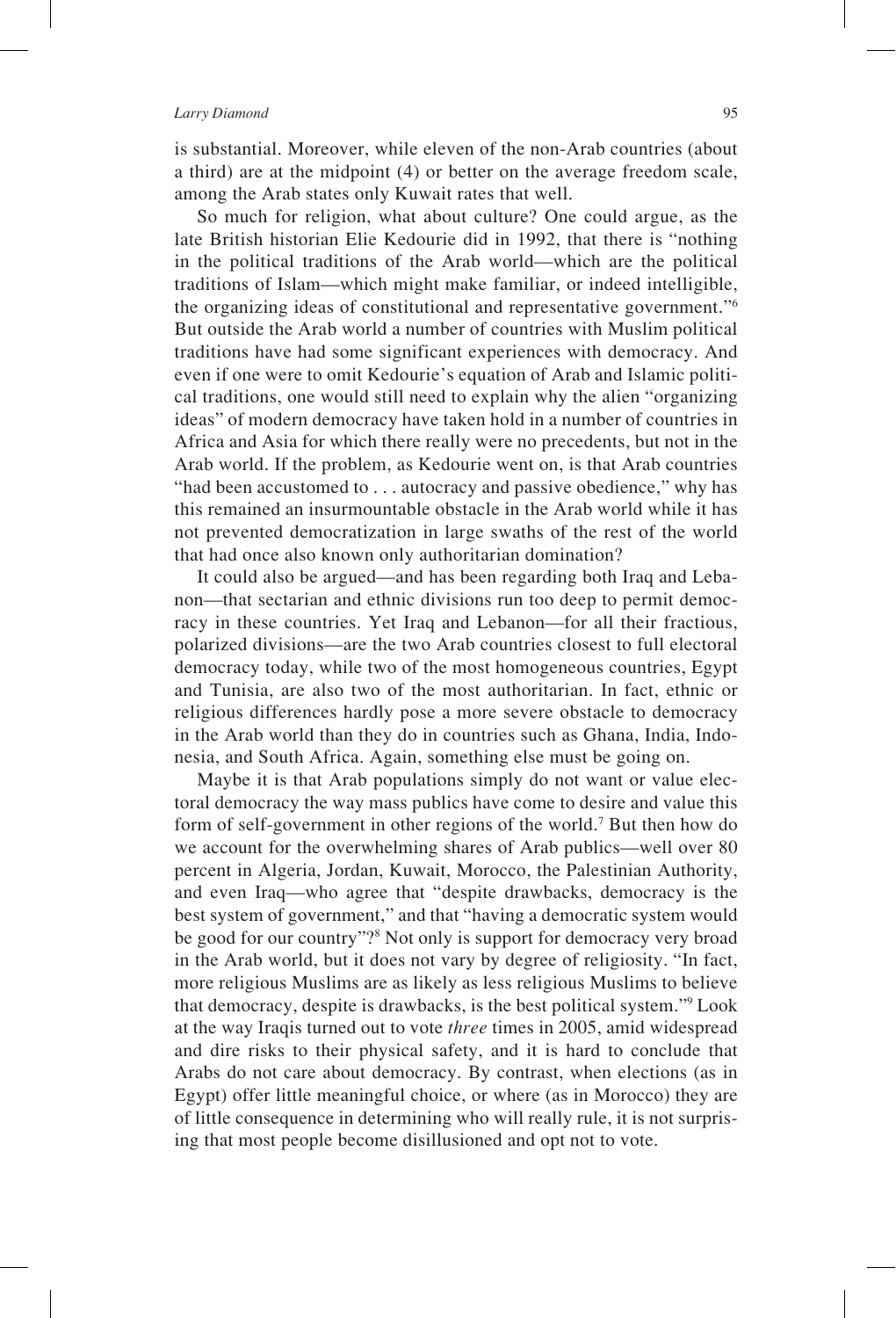Beneath the aggregate figures of Arab support for democracy, however, lies a more complex story. In five countries surveyed between 2003 and 2006 by the Arab Barometer, 56 percent of respondents agreed that "men of religion should have influence over government decisions."<sup>10</sup> A survey done in 2003 and 2004 also found half or more of four Arab publics agreeing that the government should implement as law nothing but Islamic *shari'a*. When support for democracy and support for some kind of Islamic form of government are cross-tabulated, the generic pattern is something like this: 40 to 45 percent of each public supports secular democracy while roughly the same proportion backs an Islamic form of democracy; meanwhile 5 to 10 percent of the public supports secular authoritarianism and the same proportion supports Islamic authoritarianism.<sup>11</sup>

Here is where religion and attitudes do enter in as relevant factors. We do not yet know, on the basis of the Arab Barometer data to date, what proportion of those who opt both for "democracy" *and* for Islamic influence in government favor an understanding of democracy that includes as an essential not only majority rule but also minority rights including the right of the minority to try to become the majority in the next election. The evidence examined by Amaney Jamal and Mark Tessler suggests that proponents of secular democracy vary little from their compatriots who back Islamic democracy when it comes to support for democratic values such as openness, tolerance, and equality, with the qualification that secular democrats seem modestly more liberal when it comes to racial tolerance and the rights of women. Jamal and Tessler conclude hopefully that Arabs value democracy, even if their concern for stability leads them to want it to come only gradually, and that neither religious politics nor personal religiosity pose a major obstacle.

But there remains one problem. Among the secular democrats in the Arab world are the kinds of middle-class liberal intellectuals, professionals, and businessmen who have pressed for democracy elsewhere around the globe. Many of these secular democrats (some of whom are also members of religious or ethnic minorities) are not sifting through Arab Barometer survey data regarding what their fellow citizens believe. These democrats are instead imagining what the imminent political alternative would be to the authoritarian regime they dislike. They fear that it would not be some modestly Islamist version of a resolutely constitutional democracy, but rather a regime dominated by the Egyptian Muslim Brotherhood, the Jordanian Islamic Action Front, or some other hard-line and antidemocratic Islamist political force—a new and more ominous hegemony. Further, they fear that this Islamist alternative would produce "one person, one vote, one time" before hijacking an electoral democratic revolution much as the Ayatollah Khomeini hijacked the Iranian Revolution in 1979. Or they fear that a last-minute effort to prevent that prospect would plunge their country into the horrific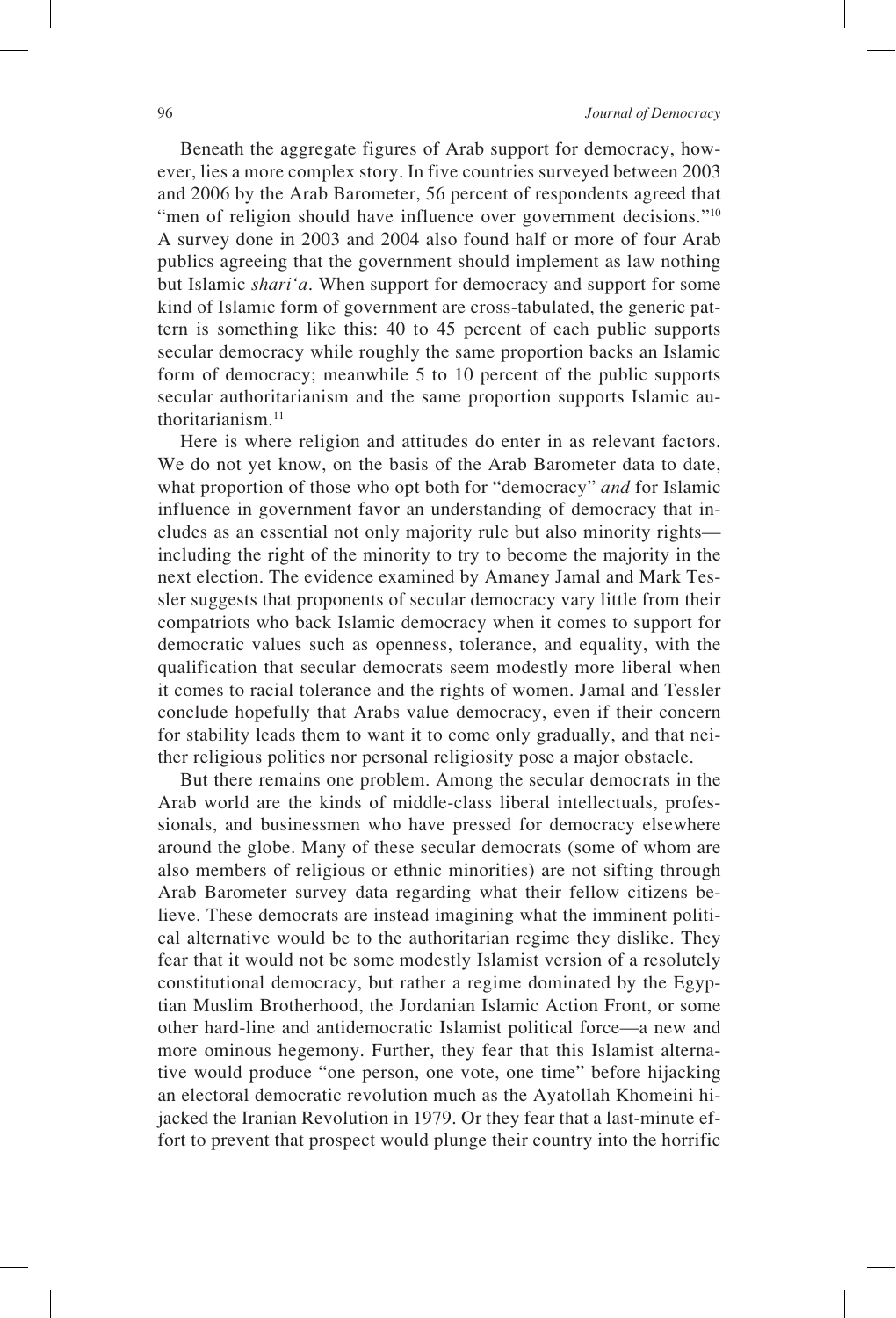scenario of Algeria in 1991, when the military seized control to stop the Islamic Salvation Front from winning national elections, touching off an almost decade-long civil war that claimed perhaps 150,000 lives. One need not justify the choice made by Algeria's political and military elites then, and in the brutal years that followed, in order to recognize the obstacle to democratization inherent in the fear of radical Islam as the alternative waiting just offstage should a current regime collapse. In recent decades, there has been only one parallel elsewhere: the fear of a radical leftwing or "communist" electoral takeover. It is no coincidence that in those countries (in Latin America, and South Africa) where this fear gripped authoritarian rulers *and* some of their liberal opponents, elites proved willing to negotiate transitions to democracy only when the prospect of the antidemocratic left conquering power had dissipated as a result of brutal suppression or the end of the Cold War.

#### **Economic Development and Social Structure**

It remains the case, as Seymour Martin Lipset argued fifty years ago, that the more well-to-do a country is, the better will be its prospects for gaining and keeping democracy. By now, however, many Arab countries are quite "well-to-do." If we compare per capita income levels (in 2007 purchasing power parity dollars), Kuwait is nearly as rich as Norway, Bahrain is on a par with France, Saudi Arabia with Korea, Oman with Portugal, and Lebanon with Costa Rica. Only Egypt, Jordan, Morocco, Syria, and Yemen fall toward the lower end, but still these countries are no poorer in per capita terms than India or Indonesia, where democracy functions despite a lack of broad prosperity.

Of course, per capita income figures can be deceiving. The distribution of income can be badly skewed—and it is in the Arab world. Moreover, oil countries in particular look on the surface much more developed than they are. Most rank much lower on "human development" than they do in per capita monetary income (Saudi Arabia ranks 31 places lower; Algeria, 19). Still, when we look at levels of human development (which take into account education and health as well), the richest Arab oil states are at least on a par with Portugal and Hungary, while Saudi Arabia ranks with Bulgaria and Panama. And turning to Arab states with little or no oil to export, we see that Egypt still ranks with Indonesia, and Morocco with South Africa. In other words, one can find at any level of development, and by any measure, numerous democracies that are about as developed as the respective Arab nondemocracies.

If the problem is not economic level, maybe it is economic structure. Of the sixteen Arab countries, eleven are "rentier" states in the sense that they depend heavily on oil and gas rents (in essence, unearned income) to keep their states afloat. These eleven states derive more than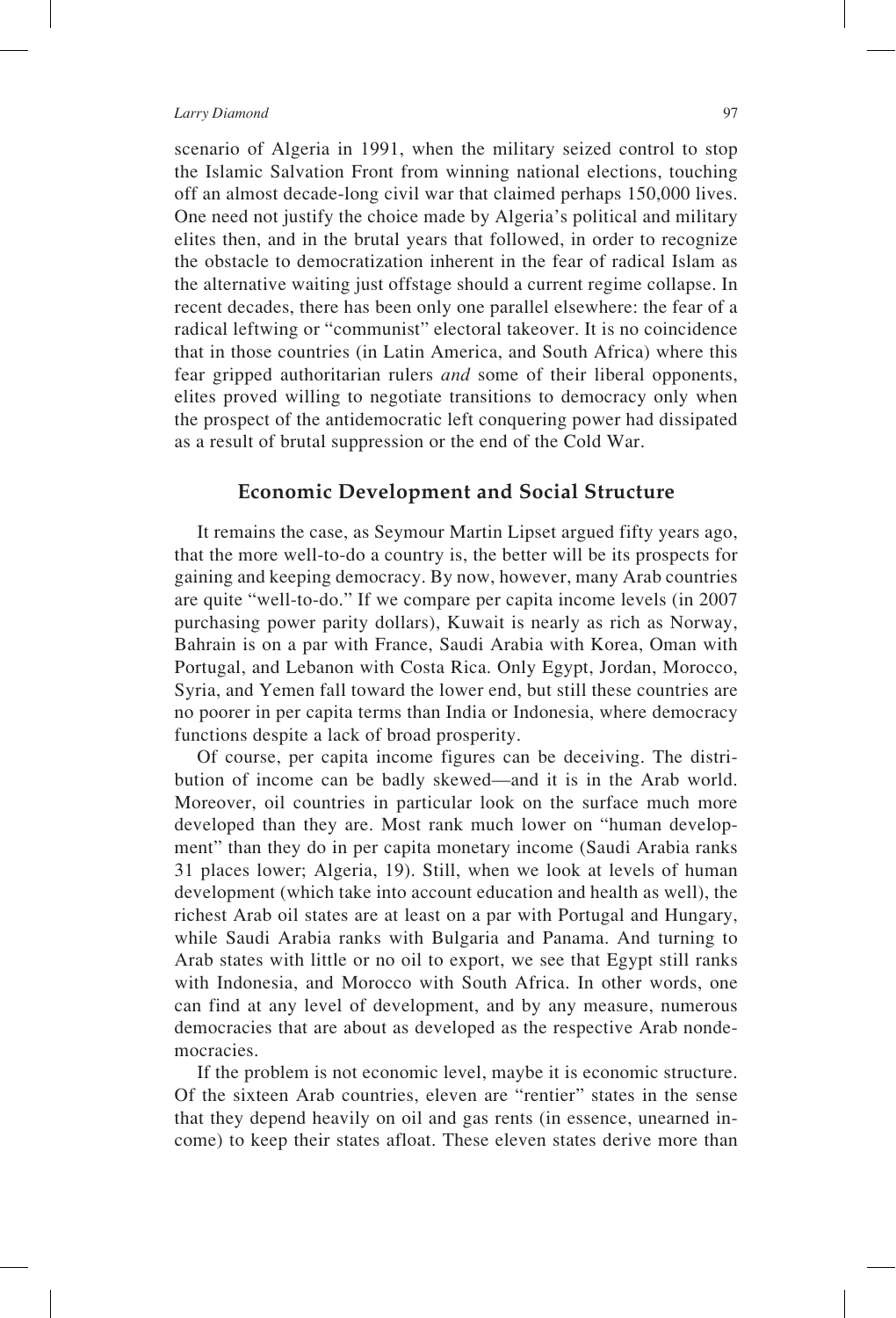70 percent (in some cases more than 90 percent) of their export earnings from oil and gas. Most are so awash in cash that they do not need to tax their own citizens. And that is part of the problem—they fail to develop the organic expectations of accountability that emerge when states make citizens pay taxes. As Samuel P. Huntington observed in *The Third Wave*:

Oil revenues accrue to the state: they therefore increase the power of the state bureaucracy and, because they reduce or eliminate the need for taxation, they also reduce the need for the government to solicit the acquiescence of its subjects to taxation. The lower the level of taxation, the less reason for publics to demand representation. "No taxation without representation" was a political demand; "no representation without taxation" is a political reality. $12$ 

There is much more to the oil curse than just big states and apathetic citizens. Oil states are not merely big—they are heavily centralized too, since oil wealth accrues to the central state. They are usually also intensely policed, since there is plenty of money to lavish on a huge and active state-security apparatus. They are profoundly corrupt, because the money pours into central-state coffers as rents, and it is really "nobody's money" (certainly no one's tax money), so it is—in a warped normative sense—"free" for the taking. In these systems, the state is large, centralized, and repressive. It may support any number of bloated bureaucracies as de facto jobs programs meant to buy political peace with government paychecks. Civil society is weak and coopted. And what passes for the market economy is severely distorted. Real entrepreneurship is scarcely evident, since most people in "business" service the state or its oil sector, or otherwise feed off government contracts or represent foreign companies.

Where oil dominates, there is little wealth creation through investment and risk-taking, for why take risks when there are steady profits to be made at no risk? And then there are the other grim dimensions of the "paradox of plenty," such as the boom-and-bust cycles that go with dependence on primary commodities, as well as the more general tendency for windfall mineral rents to smother or preempt the development of industry and agriculture (the so-called Dutch Disease). These consequences are only avoided when vigorous market economies and welldeveloped, accountable states and taxation systems are in place *before* oil revenues flood in (as for example in Norway and Britain).13

There is, then, an economic basis for the absence of democracy in the Arab world. But it is structural. It has to do with the ways in which oil distorts the state, the market, the class structure, and the entire incentive structure. Particularly in an era of high global oil prices, the effects of the oil curse are relentless: Not a single one of the 23 countries that derive most of their export earnings from oil and gas is a democracy today.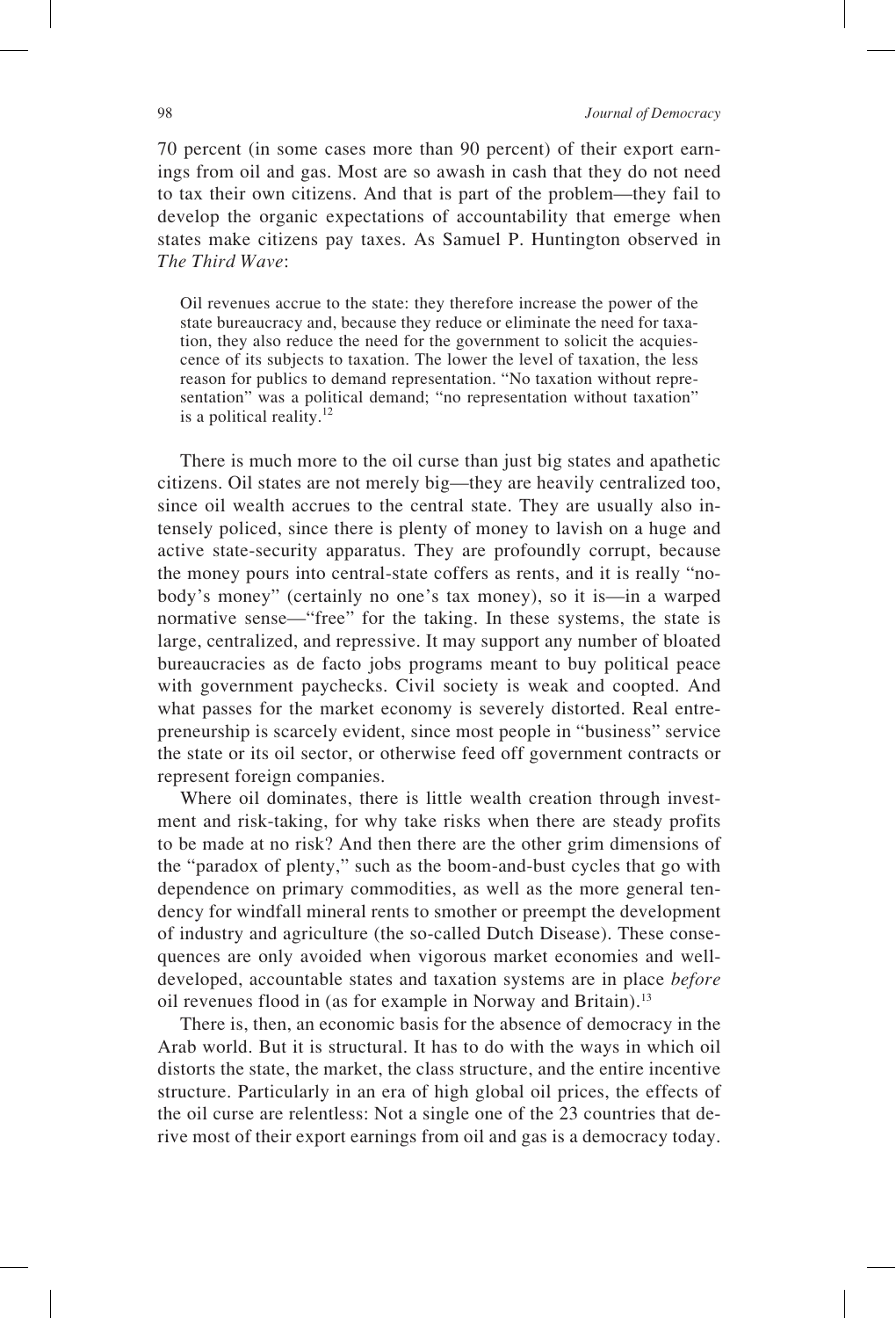And for many Arab countries, the oil curse will not be lifted any time soon: The Arab Middle East is home to five of the nine countries with the largest oil reserves, with the five together accounting for just over 46 percent of the world's proven reserves.<sup>14</sup>

#### **Authoritarian Statecraft**

Two key pillars of Arab authoritarianism are political. They encompass the patterns and institutions by which authoritarian regimes manage their politics and keep their hold on power, along with the external forces that help to sustain their rule. These authoritarian structures and practices are not unique to the Arab world, but Arab rulers have raised them to a high pitch of refinement, and wield them with unusual skill. Although the typical Arab state may not be efficient in everyday ways, its *mukhabarat* (secret-police and intelligence apparatus) is normally amply funded, technically sophisticated, highly penetrating, legally unrestrained, and splendidly poised to benefit from extensive cooperation with peer institutions in the region as well as Western intelligence agencies. More broadly, "these states are the world leaders in terms of proportion of GNP spent on security."15

Yet most Arab autocracies do not rely on unmitigated coercion and fear to survive. Rather, repression is selective and heavily mixed with (and thus often concealed by) mechanisms of representation, consultation, and cooptation. Limited pluralistic elections play an important role in about half the sixteen Arab autocracies. As Daniel Brumberg wrote in these pages seven years ago:

Liberalized autocracy has proven far more durable than once imagined. The trademark mixture of guided pluralism, controlled elections, and selective repression in Egypt, Jordan, Morocco, Algeria, and Kuwait is not just a 'survival strategy' adopted by the authoritarian regimes, but rather a *type* of political system whose institutions, rule, and logic defy any linear model of democratization.16

Indeed, in such systems even liberalization is not linear but rather cyclical and adaptive. When pressure mounts, both from within the society and from outside, the regime loosens its constraints and allows more civic activity and a more open electoral arena—until political opposition appears as if it may grow too serious and effective. Then the regime returns to more heavy-handed methods of rigging elections, shrinking political space, and arresting the usual suspects. The electoral arena in these states is thus something like a huge pair of political lungs, breathing in (at times deeply and excitedly) and expanding, but then inevitably exhaling and contracting when limits are reached.

The political trajectory that Egypt followed in 2004 and 2005 was a perfect illustration of this dynamic. The aging autocrat, President Hosni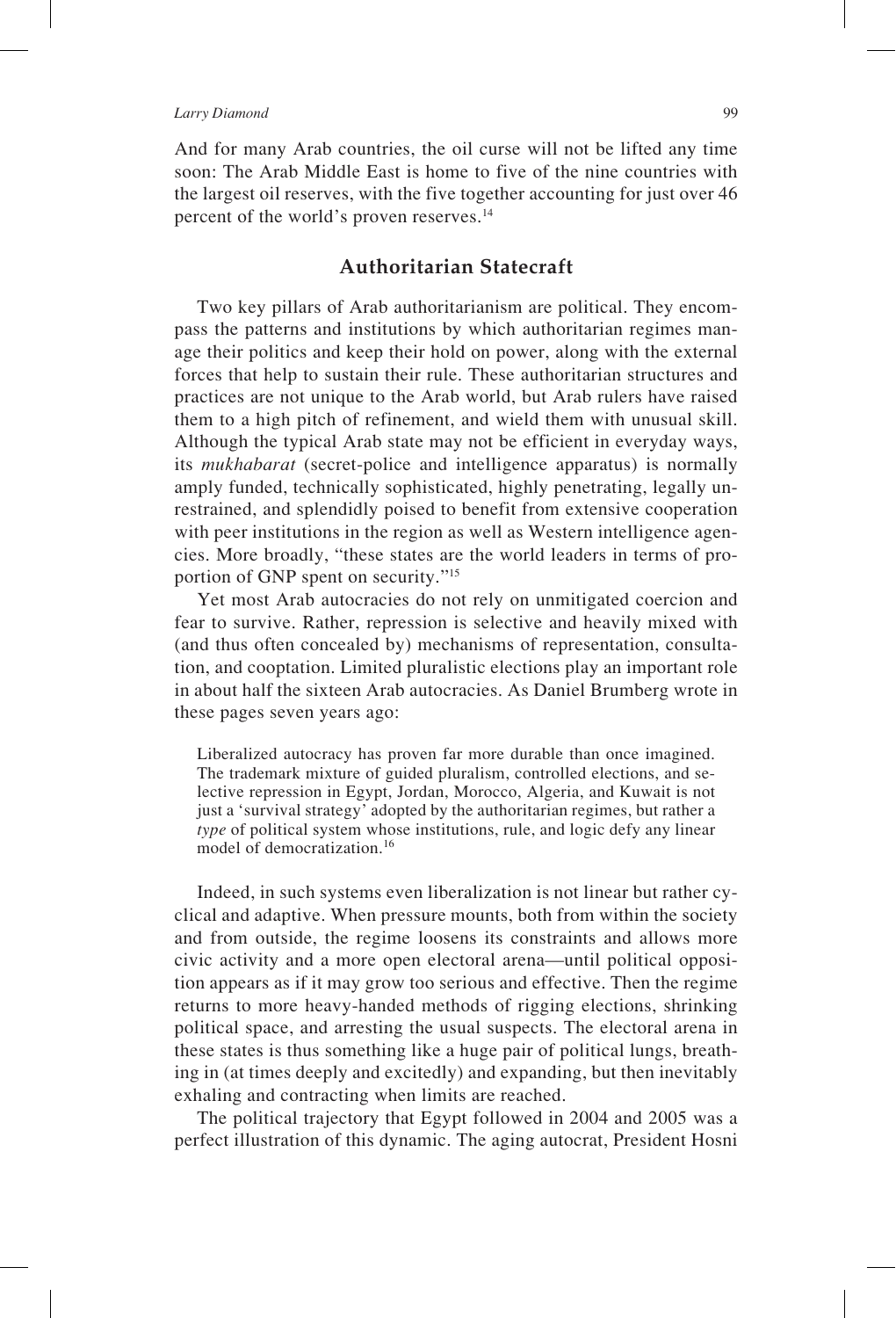Mubarak, was coming under growing domestic pressure from an unusually broad opposition coalition known as Kifaya (meaning "enough" which succinctly summed up the country's mood), as well as from U.S. president George W. Bush, who was also pushing for more open and competitive presidential and legislative elections. Reluctantly, Mubarak agreed to allow a contested presidential election and then more transparent legislative elections in 2005. But the presidential "contest" was still grossly unfair, and within three months of the vote (which official figures claim was won by the incumbent with 88.6 percent) Mubarak's opponent, Ayman Nour, was sentenced to five years in prison. By then, the regime had also intervened in the second and third rounds of the parliamentary elections to undermine independent administration of the vote, neutralize civil society monitors, and halt the tempo of opposition victories by Muslim Brotherhood candidates running as de jure "independents." Not long thereafter, the ruling party embarked on a campaign of constitutional "reform" to ensure against any political "accidents" in the future, while a demoralized and divided opposition, weakened by arrests and intimidation, watched helplessly with little in the way of concrete support from the Bush administration. The institutional maneuver was part of a general Arab pattern of "managed reform," in which Arab autocracies adopt the language of political reform in order to avoid the reality, or embrace limited economic and social reforms to pursue modernization without democratization.<sup>17</sup>

To the extent that political competition and pluralism are allowed in these Arab regimes (which include Algeria, Jordan, Kuwait, and Morocco as well as Egypt), it is within rules and parameters carefully drawn to ensure that regime opponents are disadvantaged and disempowered. Electoral practices (such as Jordan's use of the Single Non-Transferrable Vote, or SNTV) are chosen and tilted to privilege personal ties and tribal candidates over organized political parties, especially Islamist ones.18 Parliaments that result from these limited elections have no real power to legislate or govern, as more or less unlimited authority continues to reside with hereditary kings and imperial presidents.

Yet opposition parties face serious costs whether they boycott these semi-charades or take part in them. If oppositionists participate in elections and parliament, they risk becoming coopted—or at least being seen as such by a cynical and disaffected electorate. Yet if they boycott the "inside game" of electoral and parliamentary politics, the "outside game" of protest and resistance offers little realistic prospect of influence, let alone power. Caught on the horns of such dilemmas, political oppositions in the Arab world become divided, suspicious, and torn from within. They are damned if they do and damned if they don't. Even the Islamists in countries such as Egypt, Kuwait, and Morocco are fragmented into different camps, along moderate and militant (as well as other tactical and factional) lines. Islamist parties that stand resolutely outside the system,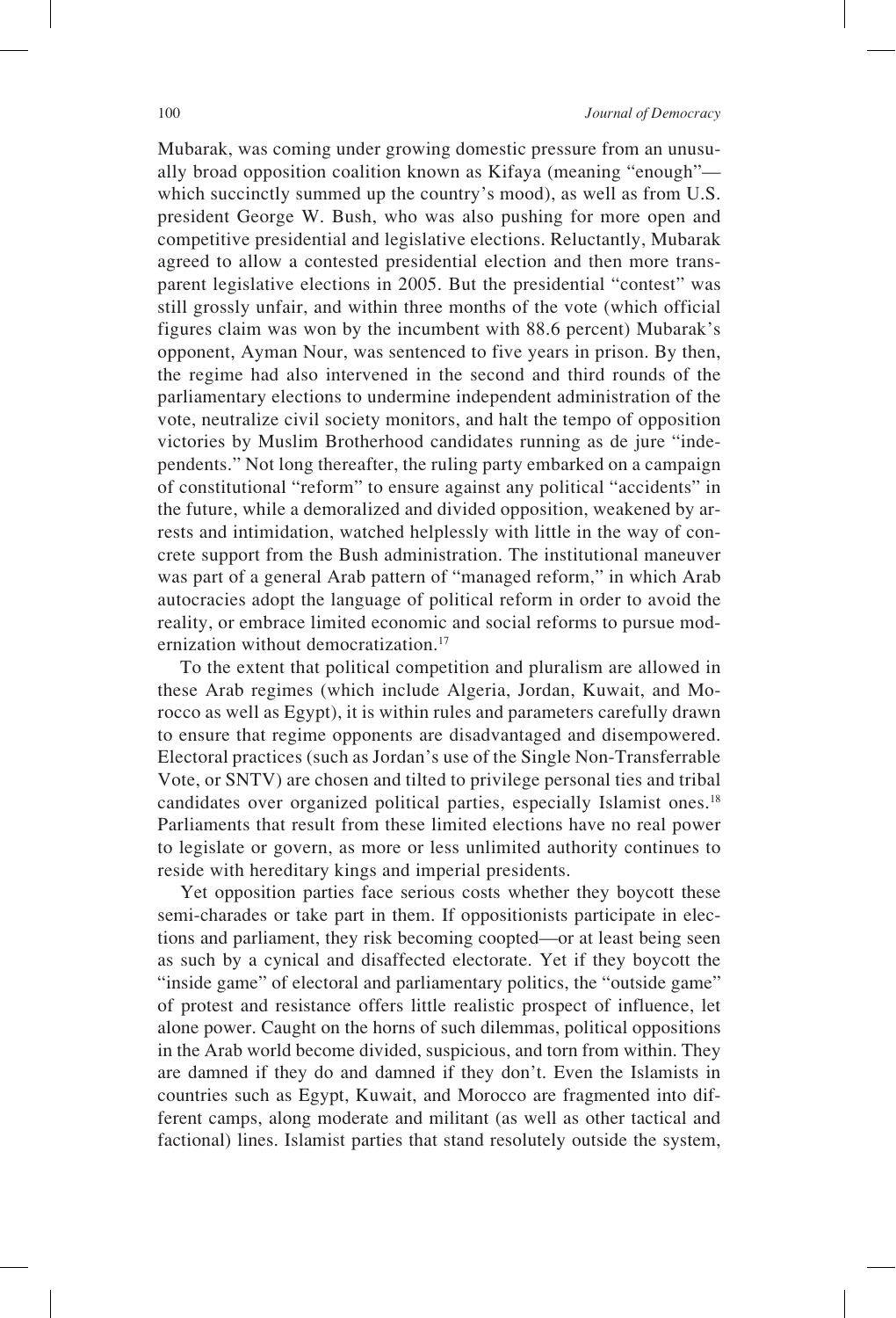while building up social-welfare networks and religious and ideological ties at the grassroots, garner long-term bases of popular support. Secular parties, by contrast, look marginal, halting and feckless. "Caught between regimes that allow little legal space . . . and popular Islamist movements that are clearly in the ascendancy . . . they are struggling for influence and relevance, and in some cases even for survival."19

#### **The Coils of Geopolitics**

The unfavorable geopolitical situation confronting Arab democracy extends well beyond the overwhelming factor of oil, though oil drives much of the major powers' interest in the region. External support for Arab regimes, historically coming in part from the Soviet Union but now mainly from Europe and the United States, confers on Arab autocracies crucial economic resources, security assistance, and political legitimacy. In these circumstances, for non-oil regimes such as Egypt, Jordan, and Morocco, foreign aid is like oil: another source of rents that regimes use for survival. Like oil, aid flows into the central coffers of the state and helps to give it the means *both* to coopt and to repress. Since 1975, U.S. "development" assistance to Egypt has totaled more than \$28 billion, not including the nearly \$50 billion that has flowed to that country in unconditional military aid since the 1978 Camp David Peace Accords.<sup>20</sup> Less well known is the huge flow of U.S. economic and military aid to the much less populous state of Jordan, which has taken in an average of \$650 million per year since 2001. "Western aid makes possible the regime's key political strategy of spending massively on public jobs without imposing steep taxes. From 2001 through 2006, the foreign assistance that Jordan raked in accounted for 27 percent of all domestic revenues."21

Two other external factors further reinforce the internal hegemony of Arab autocracies. One is the Arab-Israeli conflict, which hangs like a toxic miasma over Middle Eastern political life. It provides a ready and convenient means of diverting public frustration away from the corruption and human-rights abuses of Arab regimes, turning citizen anger outward to focus on what Arab private and state-run media alike depict emotively as Israeli oppression of the Palestinians—and by symbolic extension, the entire Arab people. Protests over the failings of Arab regimes themselves—the poor quality of education and social services, the lack of jobs, transparency, accountability, and freedom—are banned, but Arab publics can vent their anger in the press and on the streets in the one realm where it is safe: condemnation of Israel.

The second external factor is the other Arab states themselves, who reinforce one another in their authoritarianism and their techniques of monitoring, rigging, and repression, and who over the decades have turned the 22-member Arab League into an unapologetic autocrats' club. Of all the major regional organizations, the Arab League is the most be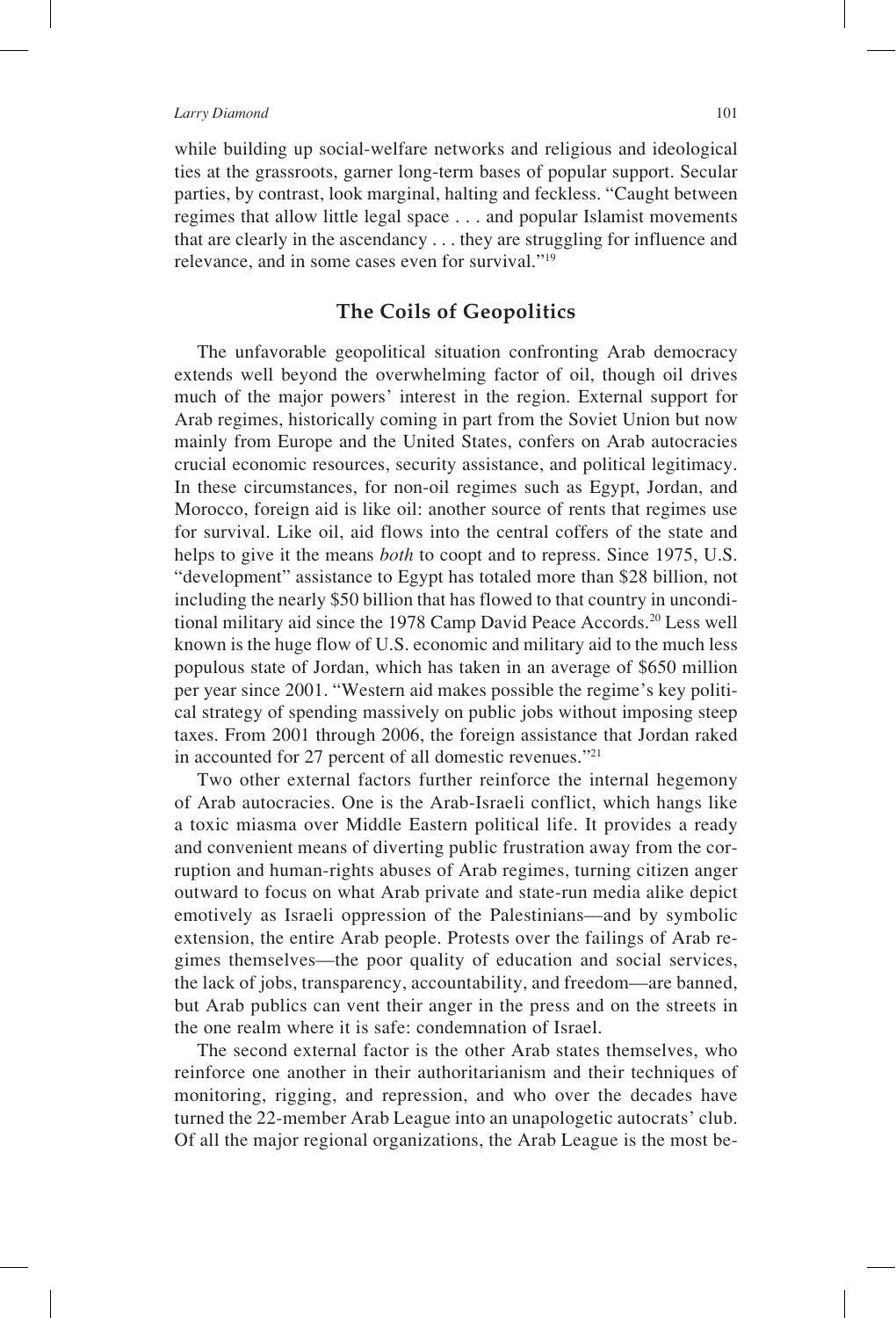reft of democratic norms and means for promoting or encouraging them. In fact, its charter, which has not been amended in half a century, lacks any mention of democracy or individual rights. Beyond all this is the lack of even a single clear example of Arab democracy, which means that there is no source of democratic diffusion or emulation anywhere inside the Arab world. Even in a globalized era, this matters: Throughout the third wave, demonstration effects have been "strongest among countries that were geographically proximate and culturally similar."22

#### **Will Anything Change?**

Is the Arab world simply condemned to an indefinite future of authoritarian rule? I do not think so. Even the beginnings of a change in U.S. foreign policy during the years from 2003 to 2005 encouraged political opening and at least gave space for popular democratic mobilization in countries such as Egypt, Lebanon, and Morocco, as well as the Palestinian Authority. Although most of these openings have partly or fully closed for the time being, at least Arab oppositions and civil societies had some taste of what democratic politics might look like. Opinion surveys suggest that they clearly want more, and new social-media tools such as Facebook, Twitter, the blogosphere, and the mobile-phone revolution are giving Arabs new opportunities to express themselves and to mobilize.

Three factors could precipitate democratic change across the region. One would be the emergence of a single democratic polity in the region, particularly in a country that might be seen as a model. That role would be difficult for Lebanon to play, given its extremely complicated factions and consociational fragmentation of power, as well as the continuing heavy involvement of Syria in its politics. But were Iraq to progress politically, first by democratically electing a new government this year and then by having it function decently and peacefully as U.S. forces withdraw, that could gradually change perceptions in the region. Egypt also bears watching, as the sun slowly sets on the 81-year-old Hosni Mubarak's three decades of personal rule. Whether or not his 46-year-old son Gamal succeeds him, the regime will experience new stresses and needs for adaptation when this modern-day pharaoh passes from the scene.

Second would be a change in U.S. policy to resume principled engagement and more extensive practical assistance to encourage and press for democratic reforms, not just in the electoral realm but with respect to enhancing judicial independence and governmental transparency as well as expanding freedom of the press and civil society. If this were pursued in a more modest tone, and reinforced to some degree by European pressure, it could help to rejuvenate and protect domestic political forces that are now dispirited and in disarray. But to proceed along this path, the United States and its European allies would have to overcome their undifferentiated view of Islamist parties and engage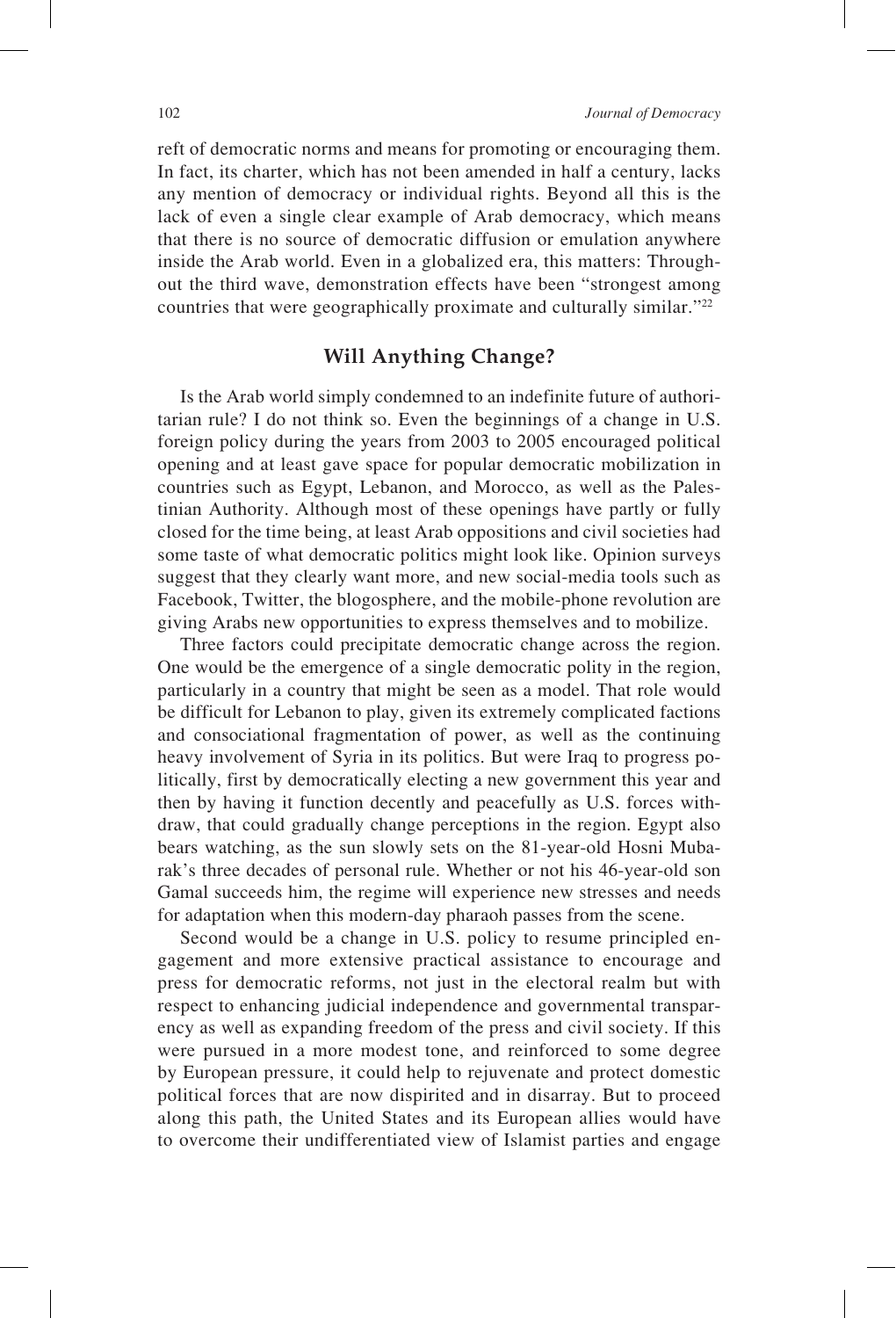those Islamist actors who would be willing to commit more clearly to liberal-democratic norms.

The biggest game changer would be a prolonged, steep decline in world oil prices (say to half of current levels). Although the smallest of the Gulf oil kingdoms would remain rich at any conceivable price, the bigger countries such as Saudi Arabia (population 29 million) would find it necessary to broach the question of a new political bargain with their own burgeoning (and very young) publics. Algeria and Iran would come under even greater pressure, and while Iran is not an Arab state, it has an Arab minority, and one should not underestimate the felicitous impact on Arab democratic prospects of a democratic transition in a major Middle Eastern country that also contains the region's only example of a full-blown Islamist regime. When one looks at what has happened to democracy in Nigeria, Russia, and Venezuela as the price of oil has soared in recent years, the policy imperative for driving down the price of oil becomes even more compelling. Before too much longer, however, accelerating climate change is likely to compel a much more radical response to this challenge. When the global revolution in energy technology hits with full force, finally breaking the oil cartel, it will bring a decisive end to Arab political exceptionalism.

#### **NOTES**

I am grateful for the many valuable comments offered to me when versions of this paper were presented in 2009 at Stanford University, Indiana University, and the Ash Institute for Democratic Governance and Innovation at Harvard University.

1. By "Middle East" I mean the 19 states of the Middle East and North Africa (MENA). When I refer to the Arab world I mean the 16 Arab states of this region, namely Algeria, Bahrain, Egypt, Iraq, Jordan, Kuwait, Lebanon, Libya, Morocco, Oman, Qatar, Saudi Arabia, Syria, Tunisia, the United Arab Emirates, and Yemen.

2. There are 22 members of the Arab League, though one of them (Palestine) is not yet a state. Of the other 21, five are better analyzed within the context of sub-Saharan Africa: Comoros, Djibouti, Mauritania, Somalia, and Sudan. Of these, Comoros is the only democracy today. Mauritania was briefly a democracy not long ago, and Sudan has seen two failed democratization attempts.

3. Alfred Stepan and Graeme B. Robertson, "An 'Arab' More Than a 'Muslim' Democracy Gap," *Journal of Democracy* 14 (July 2003): 30–44.

4. The eight democracies are Albania, Bangladesh, Comoros, Indonesia, Mali, Senegal, Sierra Leone, and Turkey.

5. Of the 47 countries that Stepan and Robertson list as Muslim-majority, I exclude from my analysis only Nigeria, where no one really knows what the overall population is or what the balance is between religious groups. And I have included two countries (Brunei and Maldives) for which they did not have data.

6. Elie Kedourie, *Democracy and Arab Culture* (Washington, D.C.: Washington Institute for Near East Policy, 1992), 5–6.